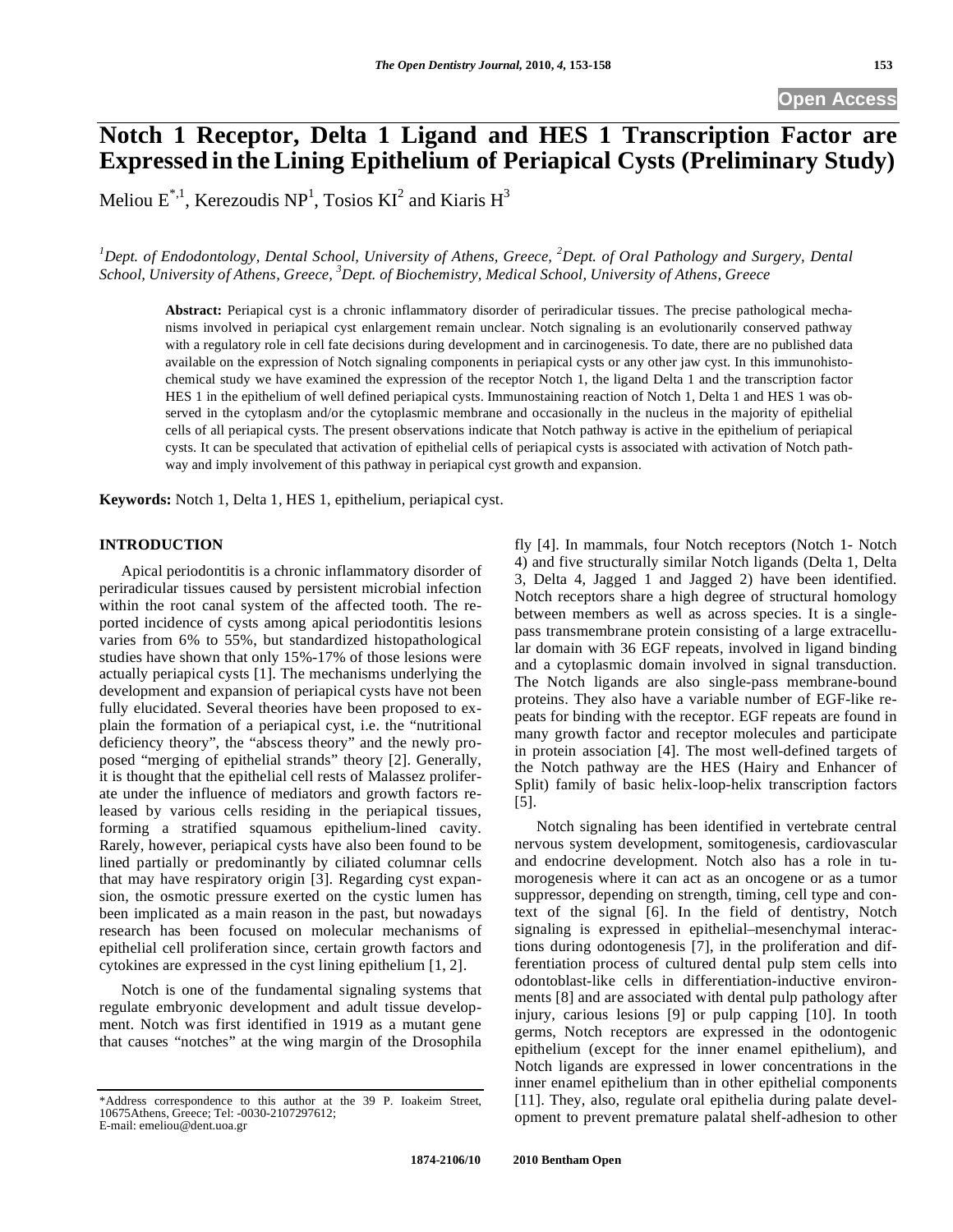oral tissues and to facilitate normal adhesion between the elevated palatal shelves [12]. When compared to normal tissues, Notch signaling molecules demonstrate an increased expression in squamous cell carcinomas of the head and neck (HNSCC) [13] and in ameloblastomas [11, 14].

Since Notch signaling participates in the differentiation and proliferation of epithelial cells, in normal and neoplastic tissues, we investigated the expression of the receptor Notch 1, the ligand Delta 1 and the transcription factor HES 1 in the epithelial cells of periapical cysts. To our knowledge, there is no published study on Notch signaling expression in periapical cysts or any other jaw cyst.

#### **MATERIAL AND METHODOLOGY**

#### **Study Group**

Thirty periapical cysts from 30 patients archived in the Department of Oral Pathology and Surgery during the randomly selected period 1990 to 1995, were used in this study. The study was approved by the official ethical committee of the Dental School (94-30/09/08). The patients' age was 17- 73 years (median 38 years, interquarteal range-IQR 32-50 years). Ten patients (33.3%) were female and twenty were (66.7%) male. There was no statistical difference in age between sexes (p=0.182). All lesions were fixed in 10% neutral buffered formalin solution (24-48h) and embedded in paraffin (FFPE). Specimens with a diagnosis of periapical cyst were included. Diagnosis was established on conventional hematoxylin and eosin stained tissue sections. All the selected lesions showed a well-defined cystic sac lined by nonkeratinized squamous epithelium, with slight inflammation (category 1 by Orstavik and Mjor [15]) in the underlying connective tissue. Specimens with intense inflammatory infiltration were not included.

## **Immunohistochemistry**

Immunohistochemistry was performed on consecutive FFPE tissue sections. The following primary antibodies were utilized: rat anti-human Notch 1 monoclonal antibody (bTAN 20, 1:10, Developmental Studies Hybridoma Bank, University of Iowa, Iowa, USA), rabbit anti-Mouse Delta 1 antibody (catalog No. 600-401-858, 1:50, Rockland Immunochemicals, USA) and anti-rat HES 1 monoclononal antibody (NM1, 1:100, MBL<sup>TM</sup> Int. Inc., Woburn, MA). A standard avidin-biotine-peroxidase staining method was applied. In summary, 3-4*μ*m tissue sections were cut and dried overnight at 56-58°C. After deparaffinization, endogenous peroxidase was blocked with  $37\%$  H<sub>2</sub>O<sub>2</sub> (10ml in 90ml demineralised water, 30 minutes in dark place) and antigen retrieval was achieved with 10%  $Trilogy<sup>TM</sup> (CMX833-C, Cell)$ Marque Corporation, Roklin, CA) in demineralised water in a conventional steamer for 2 rounds of 40 minutes each. After application of the primary antibodies overnight at  $4^{\circ}C$ , immunostaining was developed with Dako Real<sup>TM</sup> EnVision<sup>TM</sup> System (5007, Dako, Glostrup, DE) with  $3,3'$ diaminobenzidine tetrahydrochloride (DAB, Sigma-Aldrich Corp. St. Louis, MO, USA) for Notch 1, that gives a brown colour or EnVision™ G|2 System/AP (K5355, Dako, Glostrup, DE) with alkaline phosphatase (Sigma-Aldrich Corp. St. Louis, MO, USA) for Delta 1 and HES 1, that gives intense red colour. Sections were finally counterstained with Mayer's Hematoxylin (AR106-Artisan™, Dako North

America, Inc., California, USA) for 45 seconds, cleared and mounted. Breast and lung [6] tumors served as positive controls. Substitution of the primary antibody with non-immune serum of the same species served as a negative control.

#### **Computerized Image Analysis (CIA) Method**

Immunohistochemical expression pattern of Notch 1, Delta 1 and HES 1 was analyzed after observation using an optical microscope. Quantitative evaluation of staining intensity levels of the corresponding markers was performed by a computerized semi automated image analysis system (Hardware: Mobile Intel Pentium Dual core/ Digital Still Camera SONY CyberShot DSC-P73 (1024X768), microscope Olympus CX-31, Software: Windows XP/Image Pro Plus version 5.1-Media Cybernetics 2000) (Fig. **1**) [16]. A macro was implemented based on the control group (breast and lung cancerous epithelia) and protein expression of the lesions (cyst specimens). Staining intensity values were ranged between 0 (black-highest expression level) and 255





**Fig. (1).** Computerized image analysis process. Red signals (**b**) represent the stained cytoplasm/membrane (**a**).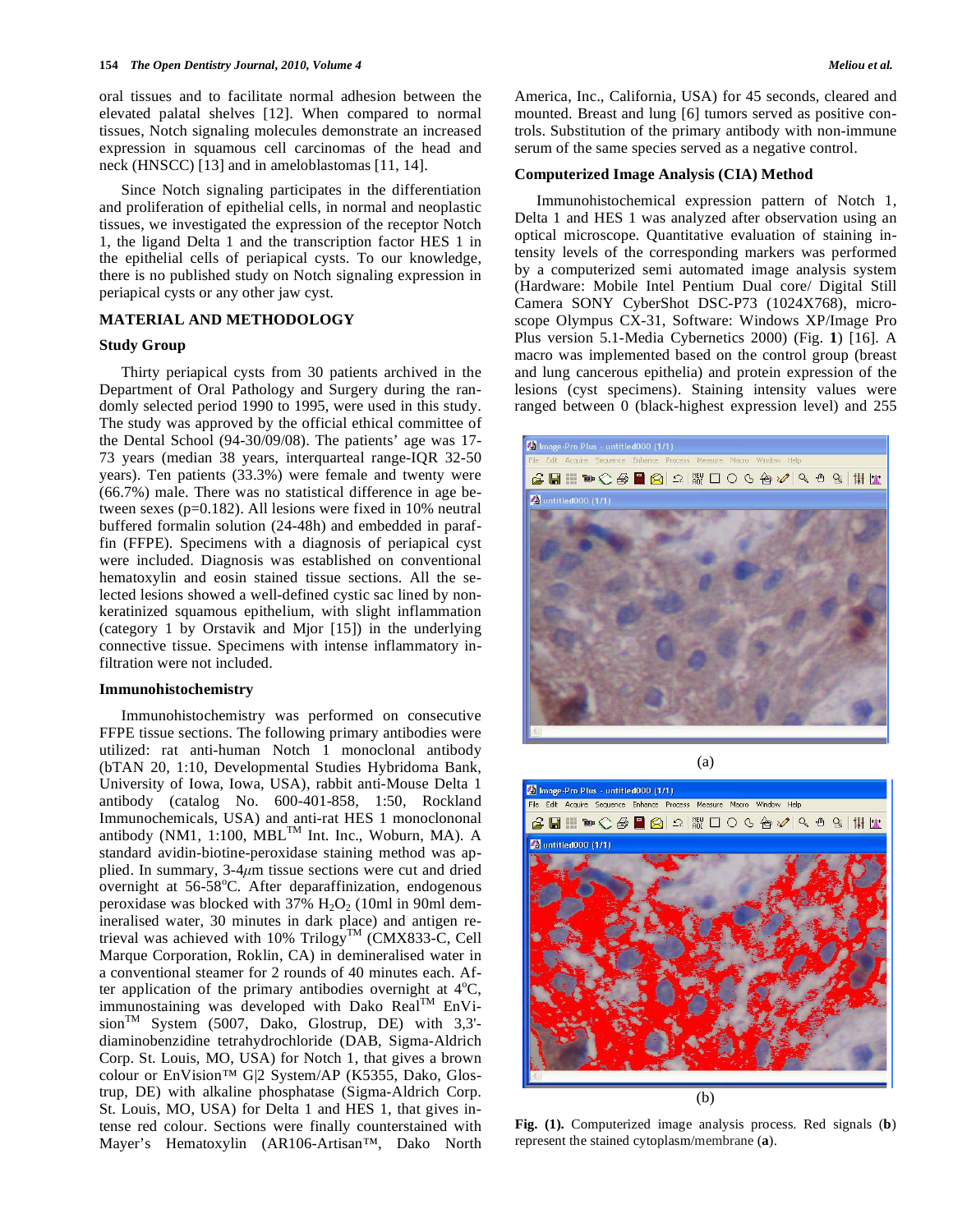**Table 1. Mean Values of Notch 1, Delta 1 and HES 1 Obtained from Computerized Image Analysis System (S=strong, M=moderate and W=weak staining)** 

| Case. no       | Notch 1    | Delta 1    | HES <sub>1</sub> |
|----------------|------------|------------|------------------|
| 1              | M(126)     | W (178,75) | M (141.25)       |
| $\overline{c}$ | M (129)    | M(141)     | M(120.5)         |
| 3              | W (154.25) | M (128.25) | M (120.25)       |
| $\overline{4}$ | S(118)     | W(167.5)   | M (139.75)       |
| 5              | S(102)     | M (143.75) | M (149.5)        |
| 6              | M(133)     | M(142.5)   | M (127.25)       |
| 7              | S(113.75)  | W (152.25) | M(135)           |
| 8              | M (144.5)  | M (142.75) | M (143.5)        |
| 9              | M (141.75) | W (167.25) | M (139.5)        |
| 10             | S(107.75)  | M (144.75) | M (142.25)       |
| 11             | S(92.25)   | M (144)    | S(118)           |
| 12             | S(118.5)   | W(159.5)   | W(161)           |
| 13             | W (169)    | W (171.25) | W (164)          |
| 14             | M (129.25) | M (143.25) | M (145.75)       |
| 15             | M (124.5)  | M (148)    | W(167.5)         |
| 16             | S(116.25)  | M(141)     | W(155.5)         |
| 17             | M (127.75) | M(146.5)   | M (137.75)       |
| 18             | S(110)     | W (157)    | M (141.25)       |
| 19             | S(96)      | M (138.25) | S(115)           |
| 20             | M (138)    | W (156)    | M (135.25)       |
| 21             | M (138.5)  | M (128.75) | M(141)           |
| 22             | S(103.75)  | M (125.75) | S(111.25)        |
| 23             | W (172)    | M (131.25) | S(119.75)        |
| 24             | S(103.75)  | W (166)    | M(121.75)        |
| 25             | S(117.75)  | W (152)    | W (166.25)       |
| 26             | S(115)     | M (139.25) | M (134.75)       |
| 27             | M(125.5)   | W(154.5)   | W(165.5)         |
| 28             | S(106.25)  | W (161.75) | W (153.25)       |
| 29             | M (126.75) | M(141.5)   | M (137)          |
| 30             | S(103.75)  | W(152.5)   | M (136.75)       |

0-120 strong staining; 121-150 moderate staining; 151-255 weak staining [17].

(white-complete absence of protein expression) demonstrating strong expression (values decreasing to 0) and loss of expression (values increasing to 255). Interpretation of staining intensity values (range 0–255) was made according to Tsiambas *et al*. methodology [17]. All of the numerical results were filed in Microsoft Excel sheets and demonstrated in Table **1**.

#### **Statistical Analysis**

Mean values obtained by computerized image analysis method were subjected to statistical analysis by the application of frequencies and percentages. Differences in distribution depending on age or sex were evaluated by nonparametric Mann Whitney U-test and Kruskal Wallis test. The regularity of distributions was examined graphically (histograms) and by the Shapiro-Wilk test.

# **RESULTS**

Immunostaining for Notch 1, Delta 1 and HES 1 was seen in the cytoplasm of cancer cells of breast and lung tumors utilized as controls, but not in the stromal cells (Fig. **2a**,**d**,**g**). Immunoreactivity for Notch 1 (Fig. **2b,c**), Delta 1 (Fig. **2e,f**) and HES 1 (Fig. **2g,i**) was seen in all layers of the lining epithelium of the periapical cysts examined, but not in the underlying connective tissue, and was mostly cytoplasmic. Cell membrane staining was seen in 1 case for Notch 1, 3 cases for Delta 1, and 12 cases for HES 1. Nuclear staining was observed occasionally in all cases. Immunostaining of all antibodies was also noticed in the inflammatory cells infiltrating the underlying connective tissue in periapical cysts.

Notch 1 showed strong expression in 15/30 cases (50%), moderate expression in 22/30 cases (40%) and weak expression in 3/30 cases (10%). Delta 1 immunostaining was only moderate in 17/30 cases (56.67%) and weak in 13/30 cases (43.33%). The HES 1 expression appeared to be strong in 4/30 cases (13.33%), moderate in 19/30 cases (63.33%) and weak in 7/30 cases (23.33%).

Statistical analysis revealed that there was no statistical correlation between the staining intensity of the antibodies and the sex or the age of the study group. There was no statistical difference in age between men and women (p=0.222).

# **DISCUSSION**

In the present study, immunohistochemistry was performed in order to detect the localization of Notch signaling proteins in the epithelial cells and their distribution in the cytoplasm, the cell membrane or the nuclei of these cells. Staining was evaluated by computerized image analysis that offered accurate and fast means of estimation, depending on some objective parameters, such as optical density [16, 17]. Thus, this method was better than conventional eye microscopy in handling and evaluating a large number of immunohistochemical data [16,17].

In particular, the expression of the Notch 1 receptor, Delta 1 ligand and HES 1 downstream target in epithelium of non-inflamed human periapical cysts was examined. Even though Notch 1 is required for conventional activation of the Notch 1 signaling pathway, its expression does not necessarily imply that the pathway has been activated downstream [18]. Therefore, in order to determine Notch 1 pathway activation, the HES-1 expression was also examined. This molecule is the best characterized member of the mammalian HES family and has been shown to be the most important downstream target of Notch signaling. The results of the present study show HES-1 expression in the lining epithelium of periapical cysts, suggesting a possible activation of Notch signaling pathway. The expression of other Notch signaling components, such as other receptors, ligands or downstream target genes, needs further study.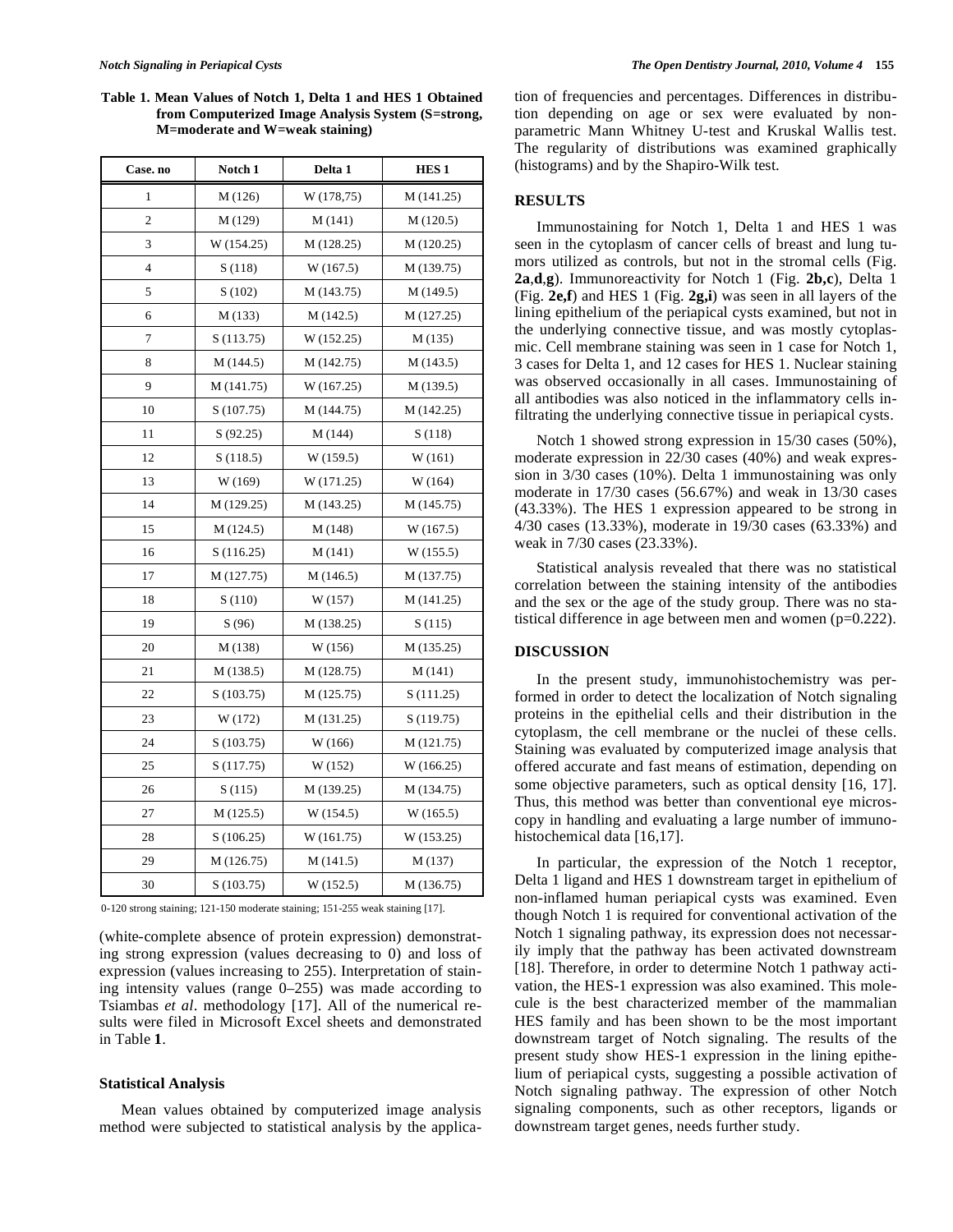

**Fig. (2).** Immunohistochemical localization of Notch 1 (a,b,c), Delta 1 (d,e,f) and HES 1 (g,h,i) in positive controls (a,d,g) and in epithelial cells of human periapical cysts (b,c,e,f,h,i) (magnification x400). Staining is shown in brown (chromogen DAB) and red (chromogen alkaline phosphatase). White arrows show the lining epithelium of periapical cysts, while black arrows show the underlining connective tissue. Blue arrows demonstrate the human breast tumor cells, green arrow the human lung tumor cells, served as positive control, while red arrows reveal the stromal cells of the connective tissues.

Notch 1 positive staining (**a**) is distributed in the human breast tumor cells. No immunoreactivity was observed in the stromal cells. Notch 1 moderate (**b**) and strong (**c**) staining is observed in the cytoplasm of epithelial cells of periapical cyst. The underlying connective tissue remains negative for Notch 1. Notice that the inflammatory cells infiltrated in the connective tissue are Notch 1 positive (yellow arrow).

Positive immunoreacivity for Delta 1 is shown in the human lung tumor cells (**d**). Weak (**e**) and moderate (**f**) cytoplasmic Delta 1 staining is detected in periapical cyst epithelium. HES 1 cytoplasmic staining is noticed in human breast tumor cells (**g**). HES 1 staining is localized in the cell membrane of epithelial cells (**h,i**).

All proteins studied were found in the lining epithelium of the cysts examined, although their topographical distribution and their staining intensity showed variations. In particular, Notch 1, Delta 1 and HES 1 showed mainly cytoplasmic immunoreactivity, membranous positivity was more common for HES 1, while nuclear staining was identified occasionally in all cases. Distribution of Notch signaling components in different cell elements has been described in other studies, i.e. Jagged-2 has been found in the cell membrane, peripheral cytoplasm and entire cytoplasm in multiple myeloma cells [19], and Delta 4 in the cell membrane and the cytoplasm of the luminal and glandular epithelium of the endometrium [20]. Although Notch ligands are anchored on the cell membrane restricting ligand/receptor association only between neighbouring cells, it has also been suggested that receptors and ligands may interact in the same cell forming homomeric or heteromeric complexes [21]. The homomeric complexes are present in cell membrane, while the heteromeric complexes probably remain within the cell and do not appear on the cell surface, so a significant portion of ligand and receptor is retained in the cytoplasm.

In the presents study, Notch 1 showed intense expression in most cases. Delta 1 expression was moderate to weak, while HES 1 expression appeared to be mainly moderate. It is suggested that Notch 1 can receive activating signals from other ligands, such as Delta 3, 4 or Jagged 1, 2, which were not investigated in this study. Delta 1 and Jagged 1, 2 ligands are known to bind at least Notch 1 and Notch 2 receptors [22], while both Delta 1 and Jagged 1 can activate Notch 1 efficiently [23]. Thus, in non-inflamed human periapical cysts there may be a convergence of multiple signals to Notch 1 that may in turn amplify its expression. Another explanation for the difference in staining intensities may be attributed to the antibody intrinsic binding abilities and not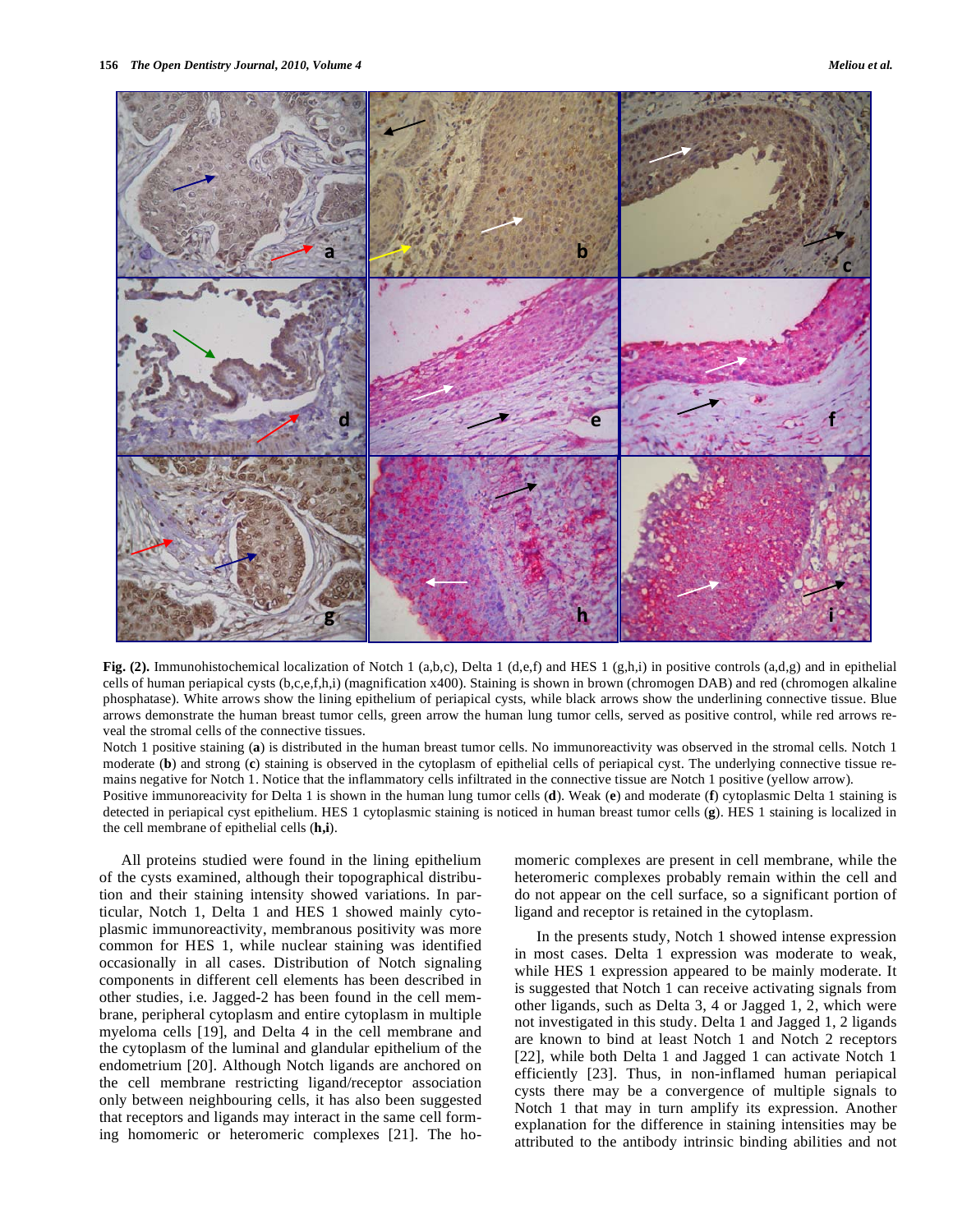to absolute number of ligands and receptors per se. Based on that, a descriptive statistical analysis between antibodies was performed and no effort was made to correlate the differences in staining expression levels between them.

Notch signaling molecules were absent from fibroblasts in breast and lung tumors that served as positive controls, as well as in the underlying connective tissue in periapical cysts. This finding is in agreement with previous findings showing absence of Notch 2 reactivity in pulp fibroblasts of embryonic or adult human teeth (intact, injured or carious) [9].

In contrast, the inflammatory cells infiltrating the connective tissue were positive for Notch signaling. Such a positive staining for inflammatory cells in the pulp of carious permanent human teeth has been reported previously [9]. It is well established that Notch signaling plays a critical role in differentiation, proliferation and apoptosis of T cells [24]. Based on this knowledge and to avoid misinterpretation of the results, only periapical cysts with none or slight inflammatory infiltration in the underlying connective tissue were studied.

Localization of Notch 1 and Delta 1 in the same cell has been described in cancer cells of the prostate as well as metastatic cells, suggesting that Notch signaling can be successfully activated without the need to co-culture them with Notch ligand-expressing cells [25]. This is in contrast with the expression pattern of Notch and Delta during tissue development, where they are mainly complementary and confined to different cell layers, implying Notch pathway involvement in cell-cell interactions that lead to cytodifferentiation and tissue development. For example during odontogenesis, Delta 1 is expressed in differentiating odontoblasts and Notch 1 in the adjacent cells of dental papilla that will form the subodontoblastic layer [7]. In our study, Notch signaling components were localized in the same tissue, the lining epithelium of periapical cysts, but not in the adjacent connective tissue. This finding may be an indication of "independency" of these cells in their proliferation.

Considering the established role of Notch signaling in carcinogenesis, the activation of Notch pathway in the epithelial cells of periapical cysts is consistent with the notion that these cells are in a dynamic state. Our findings, as well as the reported expression of other endogenous regulatory mediators such as cytokines, prostaglandins, interleukins (IL-1, IL-6), the keratinocyte growth factor (KGF) and the epidermal growth factor (EGF) receptor [2] in periapical cystic wall, indicate that the growth and expansion of cysts may be related to epithelial cell proliferation caused by those factors. Tummers and Thesleff [26] reported the expression of Notch 2 and Lfng in Hertwig's epithelial root sheath in vole molars. Since it is believed that the lining epithelium of periapical cysts derives from the epithelial cell rests of Malassez, Notch signaling may be a possible molecular pathway for the generation of periapical cysts.

It should be noticed that Notch signaling molecules have been implicated in the pathogenesis of autosomal dominant polycystic kidney disease (ADPKD) [27]. In ADPKD abnormalities the proliferation and apoptosis of the cells of tubular epithelium result in the formation of cysts. Although,

to the best of our knowledge, the pathogenesis of odontogenic cysts has not been associated with that of ADPKD, this is issue merits further research.

### **CONCLUSIONS**

With the limitations of this study, it was found that the cells of the lining epithelium of the periapical cysts studied expressed the Notch signaling components Notch 1 receptor, Delta 1 ligand, and HES 1 transcription factor, implying the activation of Notch pathway in the cystic epithelium and its involvement in epithelial cells' proliferation.

# **ACKNOWLEDGEMENTS**

The rat anti-human Notch 1 monoclonal antibody (catalog No: bTAN 20) was obtained from the Developmental Studies Hybridoma Bank developed under the auspices of the NICHD and maintained by The University of Iowa, Department of Biological Sciences, Iowa City, IA 52242.

This study was financially supported by a grant from the University of Athens (70/4/6450).

The authors acknowledge the expertise skill of Captain (MC) E. Tsiambas, MD, Ph.D., Department of Pathology, Tissue Microarrays and Computerized Image Analysis Laboratory, 417 VA Hospital.

#### **REFERENCES**

- [1] Nair PNR, Pajarola G, Schroeder HE. Types and incidence of human periapical lesions obtained with extracted teeth. Oral Surg Oral Med Oral Pathol 1996; 81: 93-102.
- [2] Lin LM, Huang GT, Rosenberg PA. Proliferation of epithelial cell rests, formation of apical cysts, and regression of apical cysts after periapical wound healing. J Endod 2007; 33: 908-16.
- [3] Nair PNR, Pajarola G, Luder HU. Ciliated epithelium–lined radicular cysts. Oral Surg Oral Med Oral Pathol Oral Radiol Endod 2002; 94: 485-93.
- [4] Artavanis-Tsakonas S, Rand MD, Lake RJ. Notch signaling: cell fate control and signal interaction in development. Science 1999; 284: 770-6.
- [5] Iso T, Kedes L, Hamamori Y. HES and HERP families: multiple effectors of the notch signaling pathway. J Cell Physiol 2003; 194: 237-55.
- [6] Bolos V, Grego-Bessa J, De La Pompa JL. Notch signaling in development and cancer. Endocr Rev 2007; 28: 339-63.
- [7] Mitsiadis TA, Lardelli M, Lendahl U, Thesleff I. Expression of Notch 1, 2 and 3 is regulated by epithelial mesenchymal interactions and retinoic acid in the developing mouse tooth and associated with determination of ameloblast cell fate. J Cell Biol 1995; 130: 407-18.
- [8] He F, Yang Z, Tan Y, *et al*. Effects of Notch ligand delta1 on the proliferation and differentiation of human dental pulp stem cells *in vitro*. Arch Oral Biol 2009; 54: 216-22.
- [9] Mitsiadis TA, Romeas A, Lendahl U, Sharpe PT, Farges JC. Notch 2 protein distribution in human teeth under normal and pathological conditions. Exp Cell Res 2003; 282: 101-9.
- [10] Lovscall H, Tummers M, Thesleff I, Fuchtbauer EM, Poulsen K. Activation of the Notch signaling pathway in response to pulp capping of rat molars. Eur J Oral Sci 2005; 113: 312-7.
- [11] Kumamoto H, Ohki K. Detection of Notch signaling molecules in ameloblastomas. J Oral Pathol Med 2008; 37: 228-34.
- [12] Casey LM, Lan Y, Cho ES, Maltby KM, Gridley T, Jiang R. Jag2- Notch1 signaling regulates oral epithelium differentiation and palate development. Dev Dyn 2006; 235: 1830-44.
- [13] Leethanakul C, Patel V, Gillespie J, *et al*. Distinct pattern of expression of differentiation and growth-related genes in squamous cell carcinomas of the head and neck revealed by the use of laser capture microdissection and cDNA arrays. Oncogene 2000; 19: 3220-4.